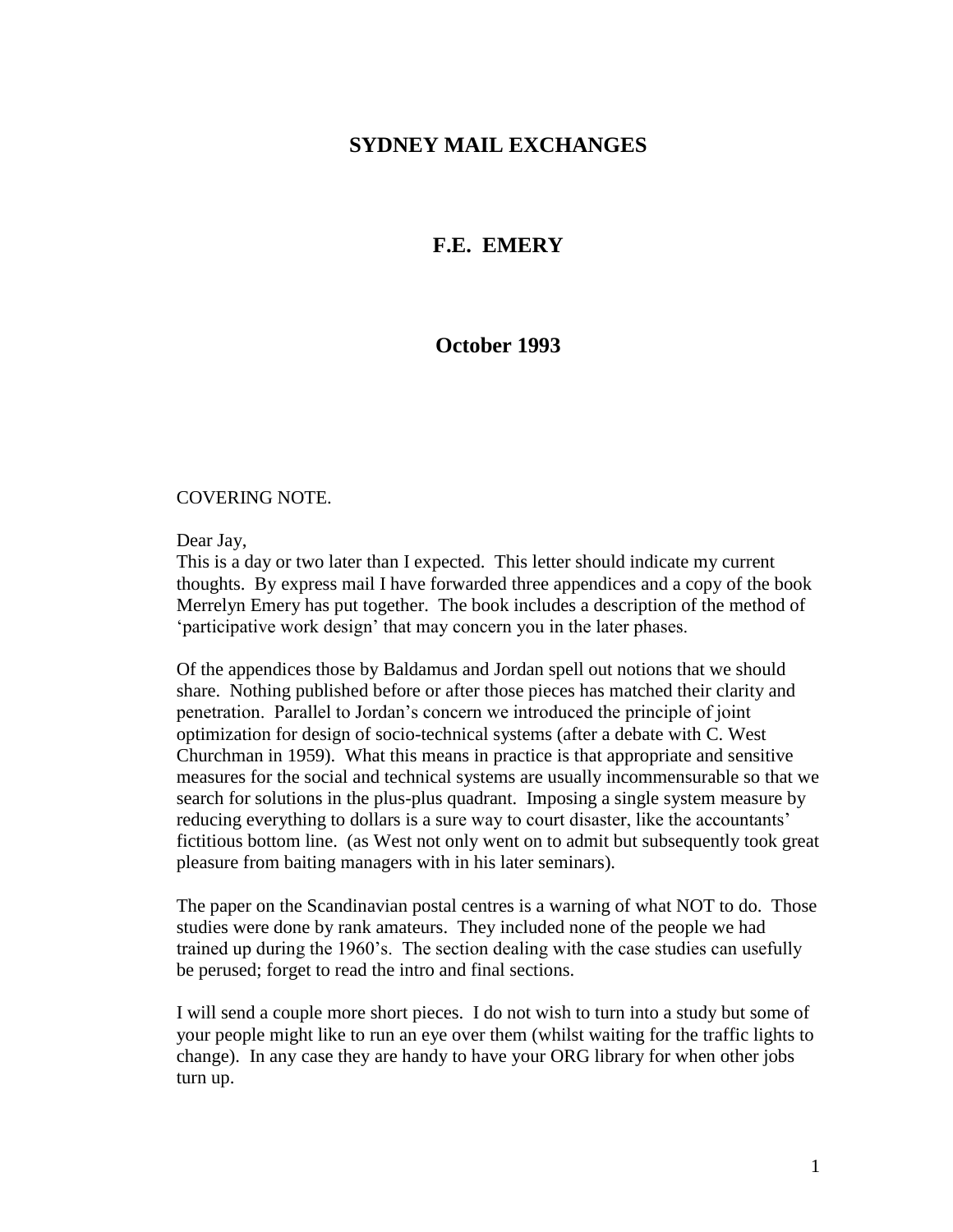#### **Comments on proposal.**

- 1. How many centres?
	- a. I am a little worried about your use of concept of 'economies of scale' in this context. Every check-out point in a Coles store has a little conveyor belt and a bar-code reader. "Flexible manufacturing" points the same way. If each point of handling can be made a measurable point of 'information-added' then transport costs may be partly offset.
	- b. It would be unfortunate if your model assumed that distance within Sydney is a simple measure of transport costs. It would be doubly unfortunate if the PO transport added to congestion. I presume a great proportion of mail is intraurban, Sydney and suburbs. We cannot go back to pneumatic tubes but surely the metropolitan rail offers frequent, fast and non-congestive transport? Parcel post may be a very different animal; as witness the success of the private couriers/parcel delivery services.
	- c. It is difficult but can you try to factor in the transport (travel) costs of the employees. I am quite serious about this as it concerns the kind of labour that is prepared to do the sorting job. The sorting job is low paid and it is drudgery (the exceptions would not count for five per cent of the PO wage force). I think it was Peter Hall who showed that gentrification of the inner suburbs eliminated the source of cheap office cleaners and forced the CBD into expensive cleaning contracts. The number and location of mail centres might have to be influenced by the public transport available to low paid shift workers. Or accept the cost of increased absenteeism and turnover, or the cost of accelerated automation.
	- d. I do not think you should allow your thinking to be driven by considerations of the size of the centre. The human relations problems are NOT critically related to such considerations. A mini-bureaucracy can be as tyrannical as a mega-bureaucracy. The critical issues is whether a person has a trouble, protected home territory within the organization. If they have got that then they can shrug off the other 20 or 2,000 that occupy the same building.
- 2. The nature of the work.

The task cycle for the sorting of letters that have been rejected by the OCR reader could only be seconds (2-4, my guess) and only slightly more for those rejected by the barcode sorter (3-7?). These task cycles are too short to allow any of the satisfactions of task completion. People can, however, adjust to performance of this sort of task. These tasks are not so different from jogging. They warm up and then settle into a mildness and undemanding routine. Being stopped and required to warm up to and run a new routine (as with the jogger at traffic lights) is experienced as a serious disruption. The Scandinavian studies of large mail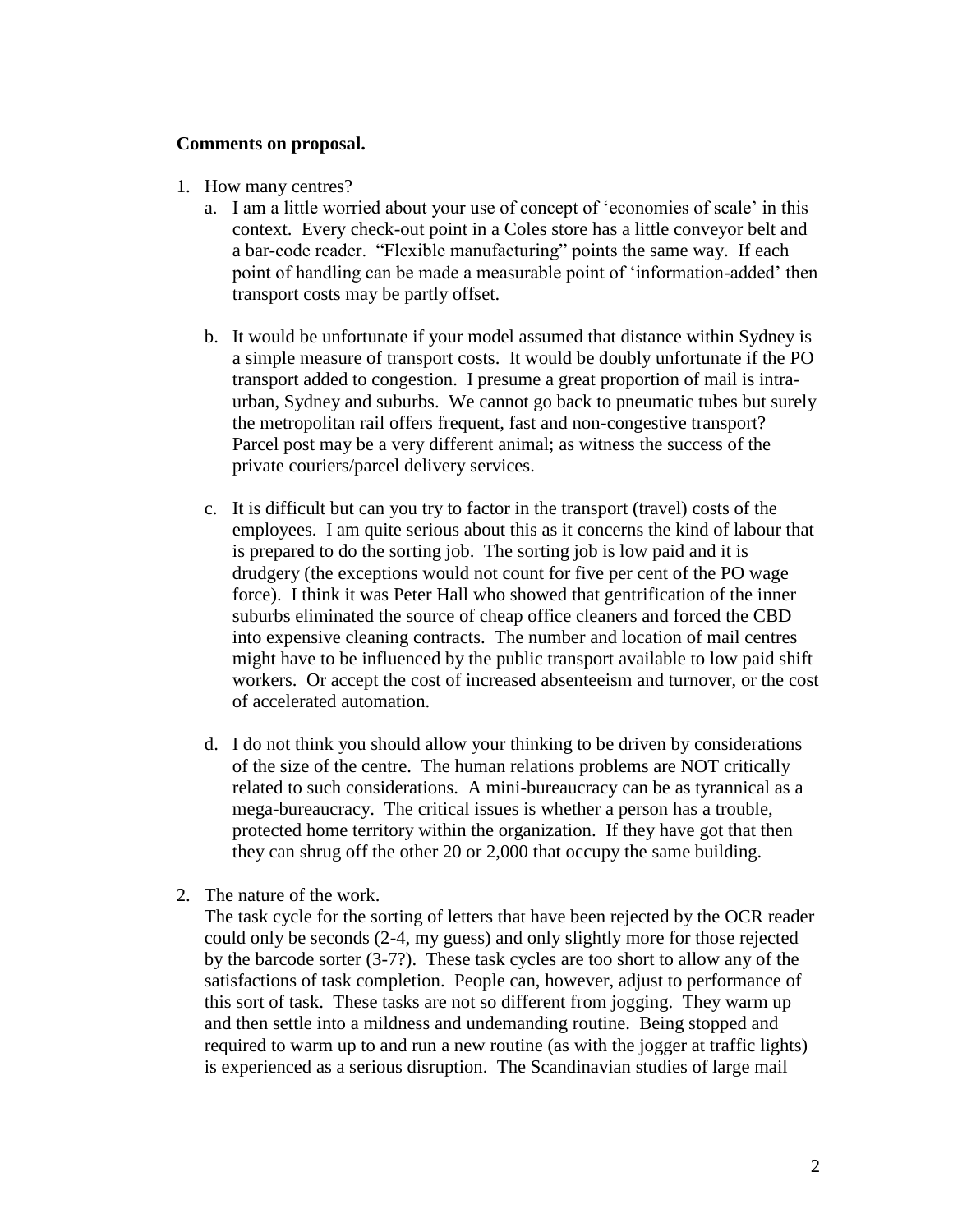centre staff showed that their major concern was with such disruptions, particularly when they occurred arbitrarily and unexpectedly.

I suspect that this is at the core of the labour problem.

At this end of the labour market the employees are prepared to settle for the wages and inconvenient hours because they expect nothing else from working. If they were younger and fitter they would probably seek better paid employment as builder's labourers or 'garbo's'. They are treated as redundant, readily replaceable parts. Their own philosophy is that they get sweet FA from APO, and owe APO nothing. Turnover rates, absenteeism, sickness and compo claims, and misbehaviour on the job (including drunkenness) reflect this. A proportion will be old lags who accept what the system throws at them without over complaint. Their compliance is only skin deep. They are just as likely to take malicious pleasure from stuffing the system whenever they know they can get away with it. A proportion will be 'bolshie'. They will accept that they have chosen this kind of low paid work because it is better than the other kinds of job open to them. But, they will not stand for being treated by supervisors as is they were no better than dogs. If spoken to that way in a public bar there would be a punch-up.

There are several avenues that we should look at, with unions and management (and eventually the employees).

The presenting problem is of the individual being shifted by a supervisor to clear a bottle-neck. I suggest that we not tackle this directly. Instead, let us aim at reducing the bottlenecks and picking up the bonus of a bit of batch traction. Let us batch-load for a ten person team 8-12, I do not think it matters so long as the group is large enough to absorb the work of a couple of absentees. A group this large, with such a simple routine task, will have the capability of any other group. Individual differences will be ironed out. The group gets paid for the batch, with penalties for errors. Absentees do not share the group payments for the periods they are absent. If the group calls on the reserve labour because of absentees those reserve labourers have a share in the group payment. This way the group irons out variations between the individual positions within their group. We can also be pretty sure that they will iron out variations due to absenteeism in their group; will share knowledge to prevent hold-ups; reallocate themselves to clear bottle-necks; and minimize calls on the reserve labour force. The individual is no longer an indistinguishable element in a mass of spare parts but a distinctive part of a small group with its own task. They are not exposed to individual confrontation with the supervisors. That, in itself, should considerably reduce absenteeism. I do not know how much of the variance in the system would be coped with by this form of group responsibility but, if the groups are well selected it should be significant. From the management viewpoint it gives a significant improvement in the predictability of through-put, reduces supervisory involvement/conflicts and reduces the cost of maintaining labour reserves.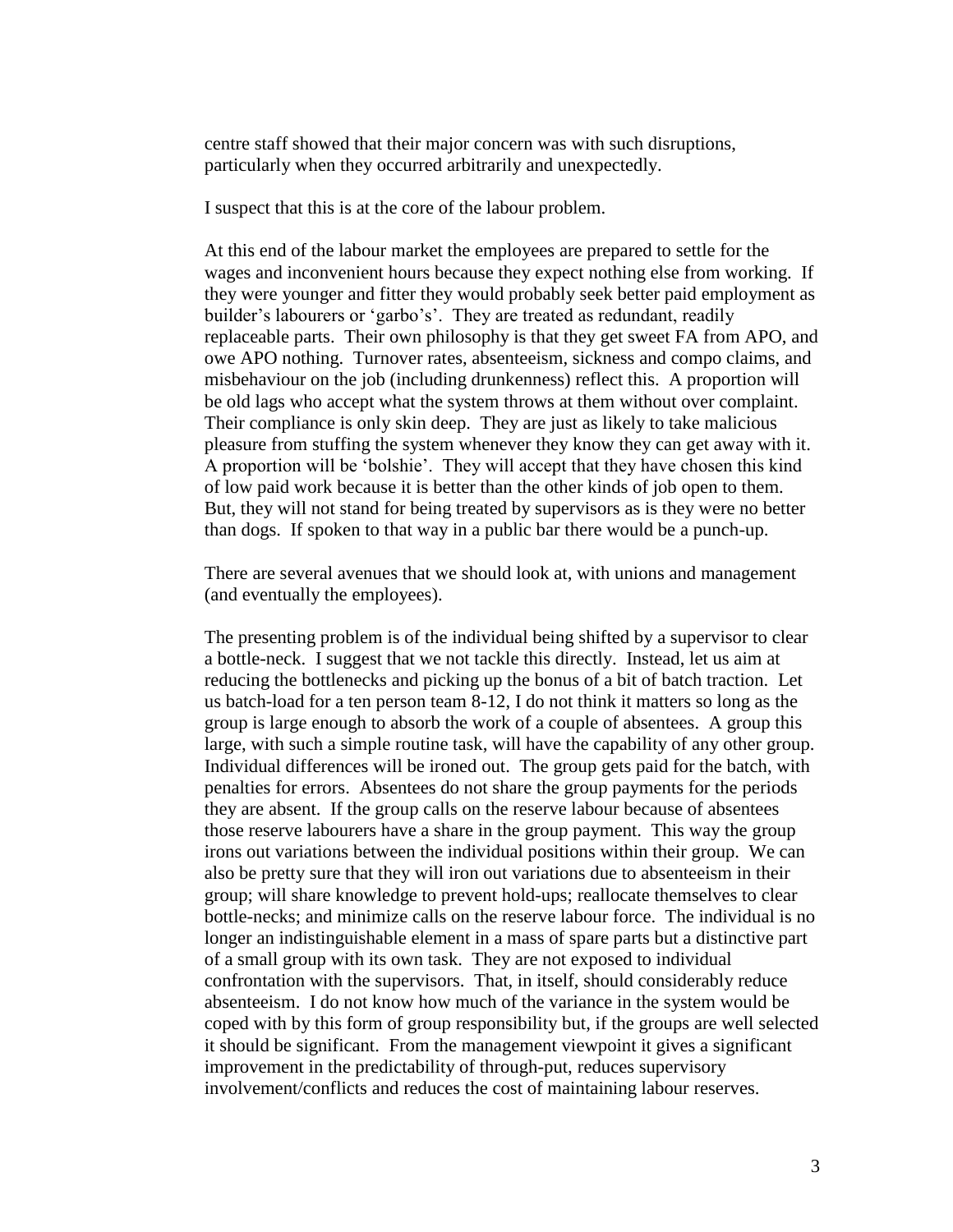What about peak loads in the group area i.e. overtime?

The situation is very different from the supervisor button-holing individual workers and telling them they were doing overtime. In a group of ten (8 or 12 ) There may be a couple who have prior commitments but observing those commitments this would mean only a little overtime foe the rest of the group. Sometimes a group would refuse and management would have to seek another group who was willing.

What about inter-group variability?

I think we might follow Scandinavians in this matter. Let transfers between groups can be confined to higher paid multi-skilled persons, or persons seeking higher skill qualifications.

3. Things I need to know a bit more about. (the first two we have already discussed): Surveys of mail exchange employees (and drivers) Turnover Absenteeism Sickness claims Compensation claims Enterprise agreements –with work has been specified to justify multi-tasking classification.

PS. I have sent the bit from Weisbord simply to show the step from design principle one to design principle two is just commonsense.

### **Jay Horton 22 November 1993**

Dear Jay - this is an aide memoir on the three points I made at the meeting at APO on the afternoon of the  $17<sup>th</sup>$ . Each point had several aspects.

- I. The 1988 award protected the workers in the mail centres from what had been the major bans of centre employment:
	- a. Using OG&S criteria, standards were agreed about the length of time that a worker could be assigned to a particular task.
	- b. Public rosters were agreed to govern rotation between tasks and shifts. These two measures protected workers from the arbitrary assignment by supervisors (and use of such assignments for favoritism or punishment).
	- c. The agreements allowed individuals to negotiate, person to person, the swopping of shifts and tasks. (Again lessening unwarranted supervisory interference).